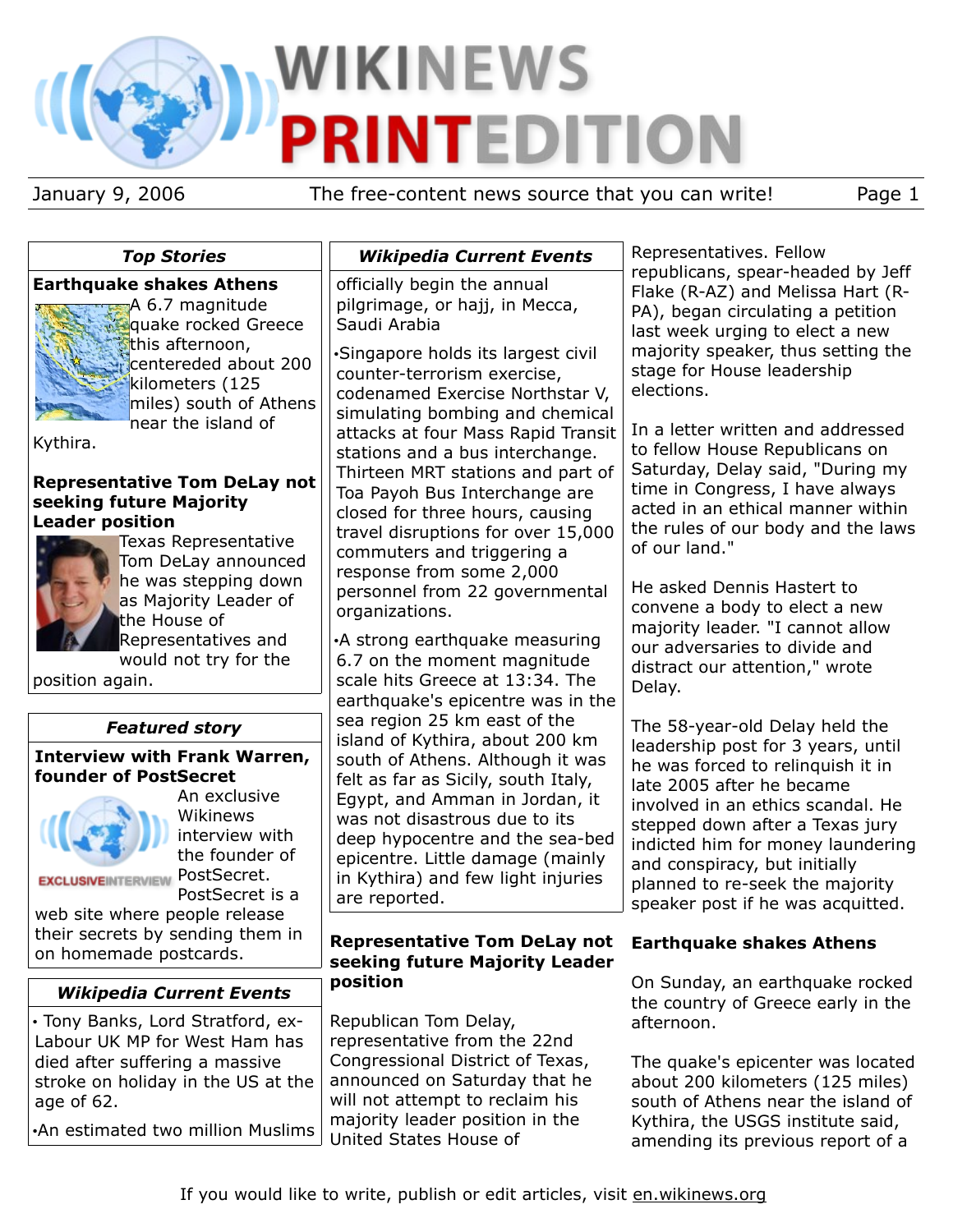# Monday, January 9, 2006 Wikinews Page 2

magnitude of 6.4. There are only reports of minor damage at Kythira airport, including 3 injuries. Seismographs have recorded the earthquake as a 6.5 (estimated) on the Richter Scale.

The earthquake took place at 1:34 pm local time (1134 UTC), and was felt as far away as Cairo, Egypt.

The US Geological Survey, based in Colorado, and the National Earthquake Information Center in Denver gave a preliminary magnitude of 6.7, while the University of Thessaloniki, which also has a geodynamic institute, reported the quake had a preliminary magnitude of 6.9.

Aftershocks have been recorded near the epicentre, however were not as powerful as the original earthquake.

More than 100 people died following an earthquake in Greece in 1999.

## **"Hyperspace drive" paper gains interest, AIAA award**

The paper "Guidelines for a space propulsion device based on Heim's quantum theory" by Walter Dröscher (Austrian patent officer; retired) and Jochem Häuser (University of Applied Sciences in Salzgitter, Germany; Physicist & Professor of Computer Science) has won an American Institute of Aeronautics and Astronautics (AIAA) annual award for the best papers presented at its conferences (nuclear and future flight category).

The paper proposes experiments aimed at using intense magnetic fields to produce a gravitational field, which then propels a space craft. The work is based upon

ideas developed by Burkhard Heim operators could pay up to a \$70 in the 1950s. Heim's theories are not widely accepted in the physics community. They do, however, pass many experimental tests, such as accurately predicting masses of fundamental particles within current experimental limits.

Dröscher says Heim's theories predict two additional forces, one is a repulsive anti-gravity consistent with the dark energy that appears to be causing the universe's expansion to accelerate, and one capable of producing acceleration of a spacecraft without expending mass, i.e. rocket fuel. NASA has investigated possible anti-gravity applications of Heim's theories before, but Dröscher & Häuser say their proposed experiments differ significantly.

The U.S. Air Force has expressed interest in the idea. Experiments are expected to proceed if the idea survives further scrutiny in the physics community.

## **Truckies could foot the bill for NSW Pacific Highway upgrade**



*A section of the Pacific Highway South of Buladelah*

Just two weeks after a join statement by Australian federal roads minister Jim Lloyd and his New South Wales counterpart Joe Tripoldi that tolls may be used to fast track upgrades of the Pacific Highway, acting Prime Minister Mark Vaile suggested that truck

toll.

Mr Vaile claims that industry sources claim that it is \$400 less for a B-double semi trailer to drive from Sydney to Brisbane via the Pacific Highway than the New England Highway (which is the national highway) because of the upgrades carried out over the past 10 years.

Mr Valie claims the transport industry would accept a \$70 toll. "Anything we do is going to enhance their efficiency". "Therefore the transport industry would be prepared to pay a toll not just a \$5 or \$7 or \$10 toll. For Sydney to Brisbane, who knows, (they could pay) a \$50 to \$70 toll, because these efficiencies are so significant now in running that sector."

The federal and state governments have committed to converting the highway to dual carriageway between Sydney and Port Macquarie and Brisbane and Byron Bay within three years. The remainder of the highway (with the exception of the section replaced by the Sydney - Newcastle Freeway was scheduled to be completed by 2016.

Mr Vaile said that the New South Wales government should look at using public-private partnerships to fund upgrades between Port Macquarie and Byron Bay. He further hinted that regular motorists would still pay tolls, although they would be variable depending on the length of highway used.

Kathy and Greg Campbell who lost Greg's mother and their daughters Becky, 9, and Jessy, 8, when a truck slammed into their car head on south of Buladelah said the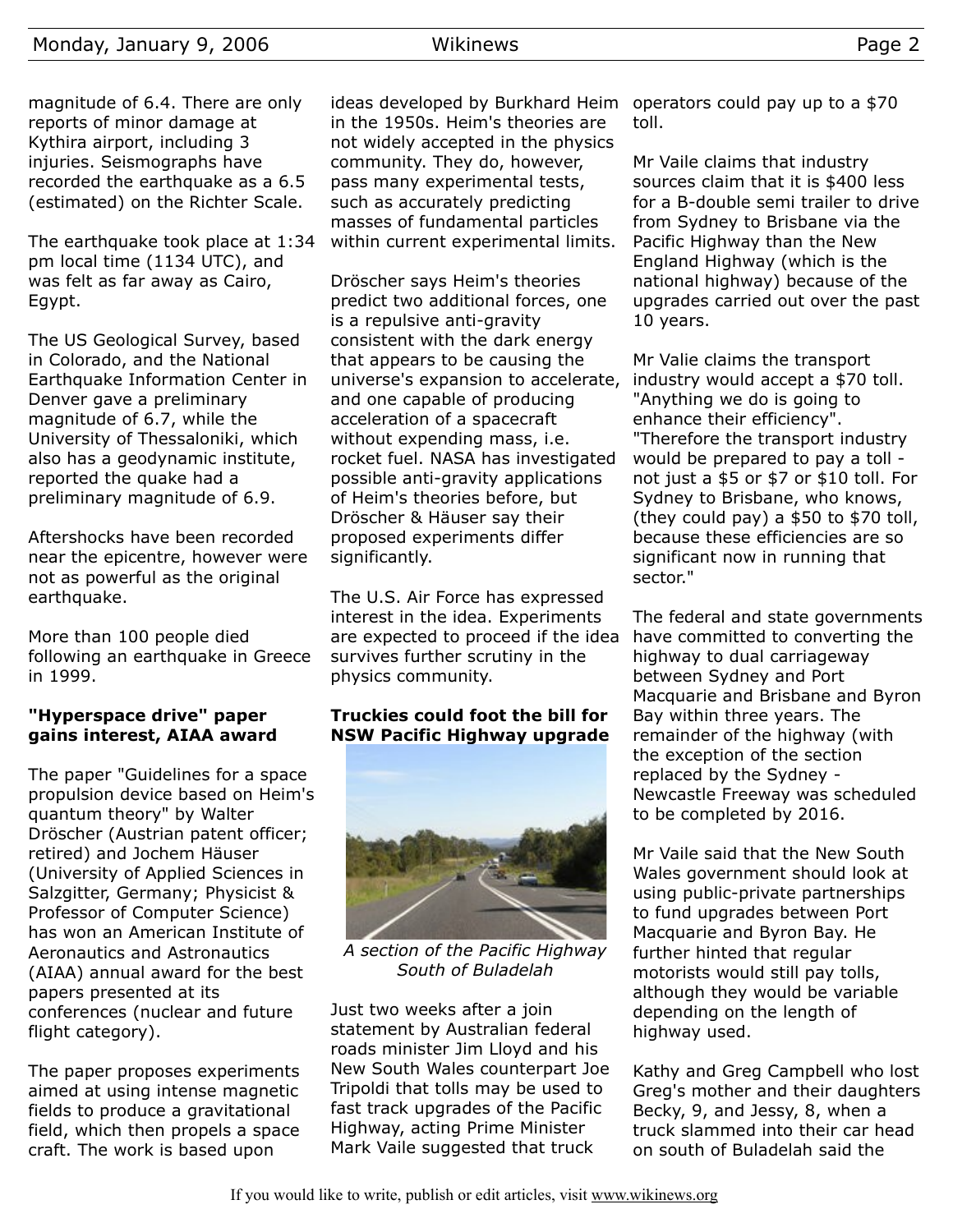number of trucks which use the single carriageway section is an outrage. Ms Campbell said that the federal government received AU\$14 billion a year in fuel excise from motorists and the estimated cost to complete the highway upgrade was AU\$8 billion.

## **Woman killed in shark attack at Amity Point, Australia**



*Location of the attack*

A woman in Australia has been killed in a shark attack. The attack occured at 5pm (Local Time) just off Amity Point, North Stradbroke Island, south-east of Brisbane.

The woman, described as 21, had lost both arms up to the elbow and running up and said the girl had sustained severe wounds to her torso and legs. She was carried to shore by friends and was then flown by rescue helicopter to the Princess Alexandra Hospital in Brisbane. Surgeons were unable to the house." save her.

The woman was holidaying from Brisbane with a church camp and attempts to contact her family have been made.

Emergency Services Rescue Helicopter crew officer Rod Morgan said the woman had suffered massive blood loss.

"She was very pale" he said, "We were diverted right away and were visiting the area have been

able to be on the scene within minutes and were able to have the patient at hospital within an hour of the attack."

"She had life threatening injuries she had lost significant amounts of blood and the patient had what we would call an altered level of consciousness where it wasn't able to communicate directly with the patient" said Queensland Ambulance paramedic Lachlan Parker.

There were many witnesses at the scene and they are now being interviewed by Police at Amity Point. They are described as being distraught.

One witness, who asks to not be identified, described that the victim was swimming in the sea with her Border Collie. When the attack happened, the dog ran home to raise the alarm.

"I was across the road from where she was staying and I saw the dog come flying up the road all wet and shivering and whimpering," she said, "Then a little boy came lost her leg and her arm and everyone ran out of the house towards the beach. It was just a little black-and-white dog but he was crazy so I locked him under

Other reports claim that the woman had been scuba diving in murky shallow water approximately 15 metres from the shore.

The woman is believed to be from McDowall in Brisbane, but her name has not yet been released.

A resident of Amity Point for 20 years, Brad Ross, said tourists

warned of potential attacks; "The shore just falls away into 30m of water and there are plenty of bull sharks out there. People know when they enter the water there they're stepping into a shark habitat."

Other beaches on the island are protected by drum lines.

Queensland state police inspector Peter Harding believes from the severity of the woman's injuries that she was attacked by a group of bull sharks, a species known for aggressive behavior this time of year. Water police will search for the sharks today and as a result, beaches on the east and west of Amity Point have been closed.

This is the first attack in the area since August 1972.

## **Interview with Frank Warren, founder of PostSecret**

PostSecret is a community art project where people release their secrets by anonymously mailing them on a homemade postcard. Frank Warren started PostSecret in November, 2004 and has since recieved thousands of secrets from all over the world. The cards appeared in an All-American Rejects music video for the song Dirty Little Secret, and PostSecret's fee? a \$2,000 donation to The National Hopeline Network 1(800)SUICIDE, a suicide hotline. PostSecret has recently published a book of some of the postcards with some of the proceeds also going to the hotline.

Wikinews: What is PostSecret for you?

*Frank Warren: PostSecret is a community art project where anyone can write a secret on a postcard and mail it in.*